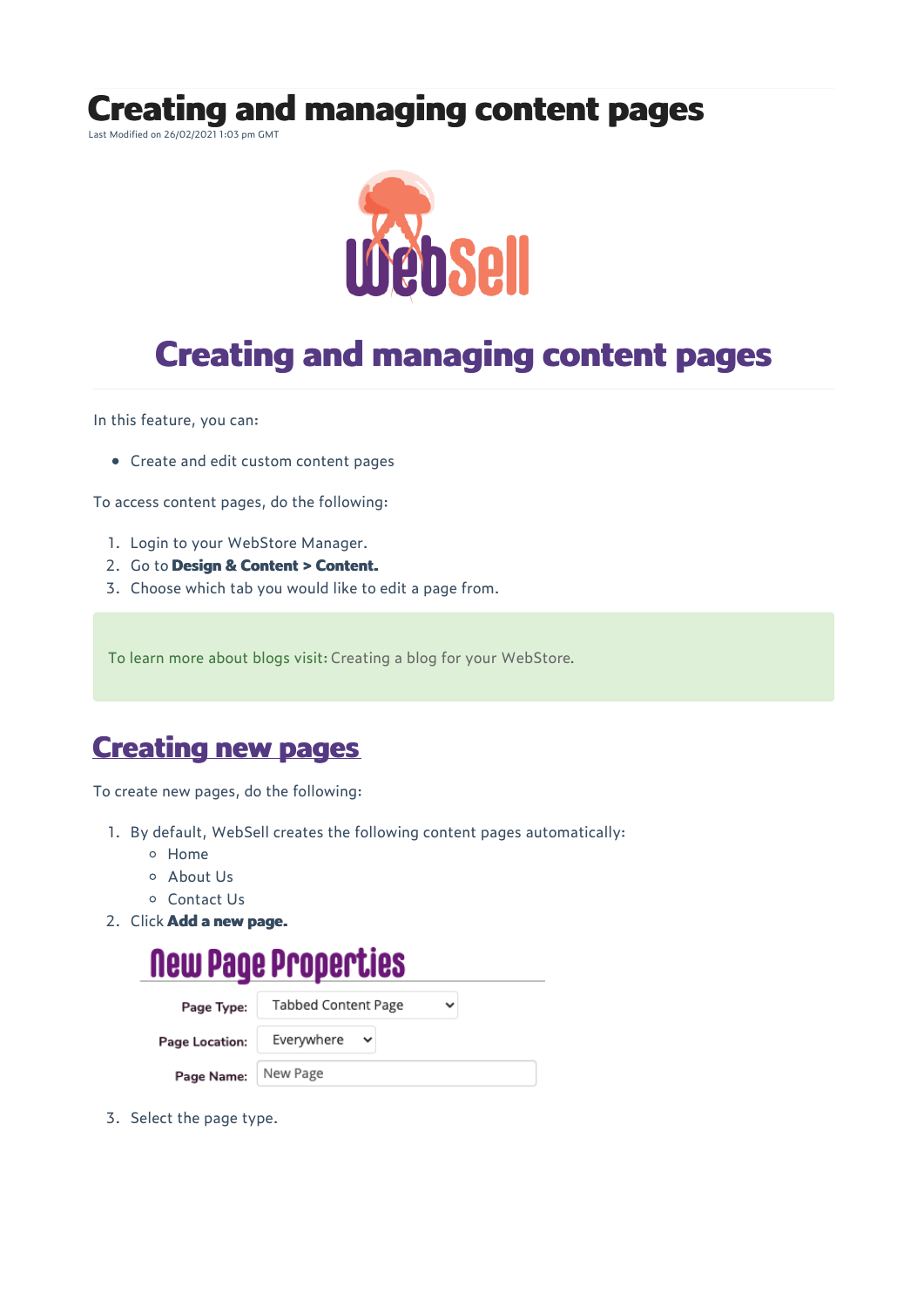| √ Tabbed Content Page          |  |  |
|--------------------------------|--|--|
| <b>Non-tabbed Content Page</b> |  |  |
| <b>Blog Category</b>           |  |  |
| <b>Blog Article</b>            |  |  |
| <b>RSS Feed</b>                |  |  |

4. Choose the page location, this will be where the page can be viewed.

| raye type.     | Everywhere         |  |
|----------------|--------------------|--|
| Page Location: | V Header Only      |  |
| Page Name:     | <b>Footer Only</b> |  |

- 5. Type up your new article, you can always come back and edit it again to suit your preference.
- 6. Click the **Save** icon.
- 7. You will be given a preview of your work which you can then choose to set live or continue editing.

Note: When you create a page it isn't displayed until you choose to make it live.

### **Editing content pages**

To create and edit pages, do the following:

- 1. Select the type of page you wish to edit.
- 2. You will be given a list of pages available to edit and their current status:
	- Live Page
	- Draft Page
	- o **\*** Blank Page
	- $\circ$  **x** Inactive Page
- 3. Edit the page until you are happy with how it looks.



4. Click **Options** to edit, delete, deactivate, or load previous saves.